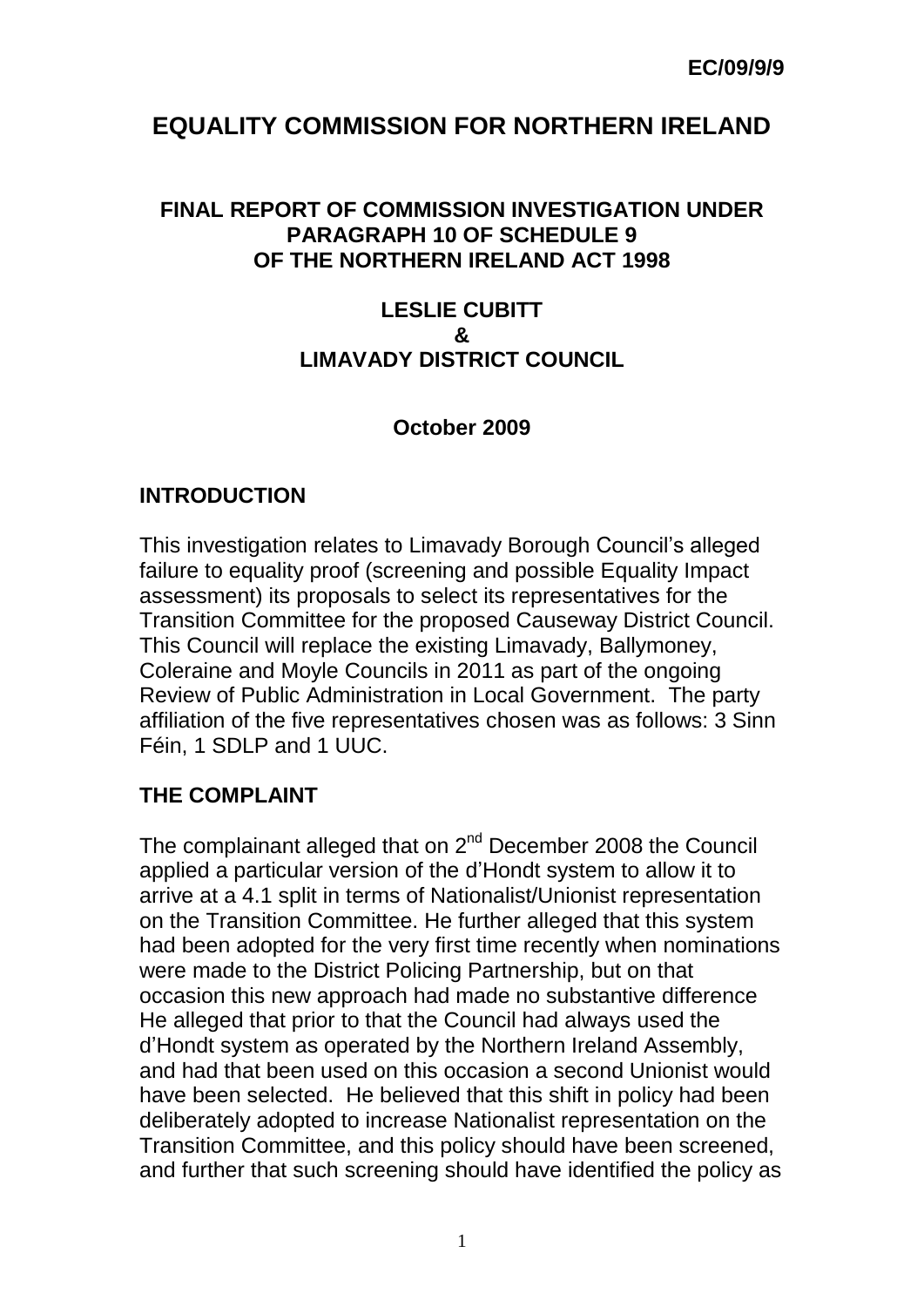one that needed to be fully assessed by way of an Equality Impact Assessment (EQIA).

The complaint is aggrieved about this allocation, stating that given the composition of the Council (which in broad terms is 9 Nationalist, 6 Unionist) the nominations should have included 2 Unionists. Paragraph 10 complaints, however, must necessarily be that the public authority in question has, in the course of the issue raised, failed to comply with a commitment contained in its approved Equality Scheme. The complainant contended that the Council's actions did breach its Equality Scheme commitments in respect of screening and Equality Impact assessment.

The Complainant alleged that the Council's decision to alter the methodology of the d'Hondt system used by it constituted a new policy, and accordingly, because of the Council's commitment at paragraph 7.5 of its approved Equality Scheme, that policy should have been screened. Section 7.5 provides;

"any new policies will be screened for fuller impact assessment using the criteria identified at paragraph 6.2"

The complainant contends that the four screening criteria set out at Paragraph 6.2 of the Council's Approved Equality Scheme should have been applied to determine whether the policy created by the Council's new application of the d'Hondt mechanism had sufficient equality implications to require further analysis by way of an Equality Impact Assessment.

The Department of Environment Guidance on the Formation of Transition Committees states that their role is to "take the key decisions necessary to ensure that there are eleven effective Councils in place" and their terms of reference cover Implementation, Governance, Service Delivery, and Structural Reform. It further states that membership will consist of elected members from the existing Councils and should "proportionately reflect the political composition of existing Councils". The complainant therefore alleges that a properly conducted screening exercise should have resulted in a decision to subject the policy to an Equality Impact Assessment, given:

• the important role to be played by such Transition Committees in the Review of Local Government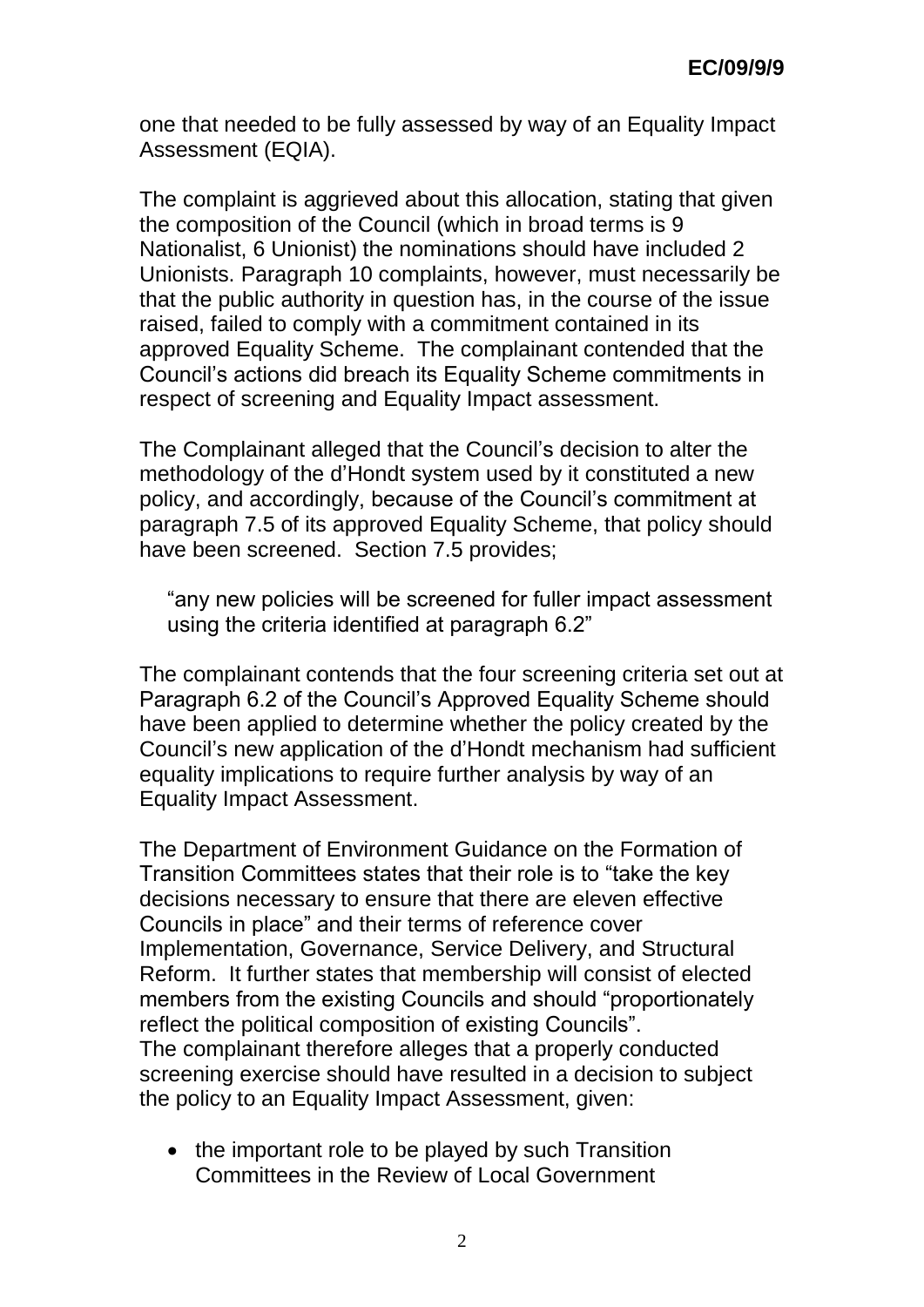- the recognised need to ensure that such committees should proportionately reflect the participating Councils
- and the fact that the changed application of d'Hondt had resulted in the reduction of Unionist representation on the transition Committee from two to one.

Investigation was authorised to determine;

- Did the Council fail to comply with Section 7.5 of its Equality Scheme by not conducting a screening exercise of the methodology used to nominate its representative and/or the policy created by the decision to use a particular version of the d'Hondt system and if so:
- Should a properly conducted screening exercise have resulted in a decision that the proposed policy had sufficient implications for equality of opportunity to require an Equality Impact assessment to be carried out.

# **THE INVESTIGATION**

Investigation has identified the following:-

1. The Council did not in fact alter its application of the d'Hondt system for this particular exercise and the previous one relating to the DPP. In fact the Council has never operated the d'Hondt system in exactly the same way as the Assembly. The d'Hondt methodology used to determine representation on the Transition Committee has been used by the Council since it was established following the local government elections in 2005. This method was first used at the 2005 AGM to allocate Council Committee Chairs and the position of Mayor and Deputy Mayor for the Council's four year life-span. It was next used for reconstituting the District Policing Partnership, and identifying the nominations to the Transition Committee. The only difference between these two exercises and that used for the original AGM was that the complainant had transferred from the DUP to the UUC, and this was taken into account to reflect current party strengths.

2. There are 2 main differences between the Council's methodology and the Assembly version of d'Hondt;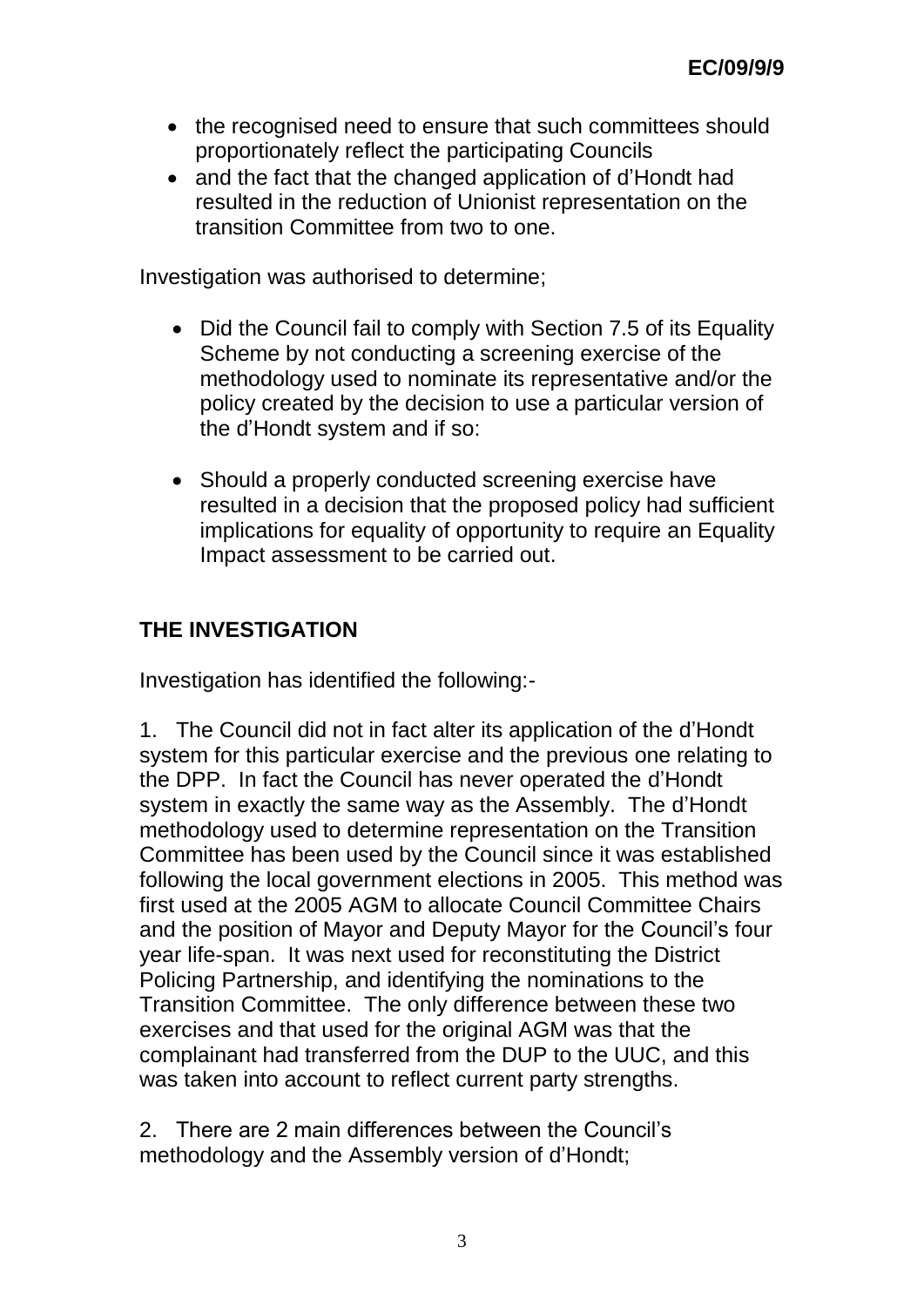- When 2 or more parties have an equal average the Council selects from the party with the most first preference votes, whereas in the Assembly the number of first preference votes is divided by the party's divisor, and the candidate with the largest number as a result is chosen.
- The Council uses the number of first preference votes cast for successful candidates, whereas the Assembly method uses the total first preference votes cast for the party.

The Council's methodology will therefore result in the selection of candidates with the larger share of first preference votes when 2 or more candidates have equal averages. Whilst the advantage given to larger parties by not dividing first preference votes may be off-set somewhat by consideration of the candidate's rather than the party's first preference votes, it appears clear that the Council's methodology will tend to favour larger parties more than the Assembly's methodology. The Council accepted that had the Assembly methodology been applied in the instant case, two Unionists would have been appointed to its Transition Committee.

3. The methodology adopted by the Council in 2005 was not screened at that time to establish whether it needed to be subjected to an Equality Impact assessment. The policy came about as follows;

Following the election of a new Council in 2005, officers drew up a paper entitled "Proposals for Consideration setting out 3 methods by which posts could be allocated:-

Direct election Power sharing d'Hondt"

A paper was also obtained from Dr Sydney Elliott, Senior Lecturer in Political and International Law to explain the d'Hondt system. That paper put forward the d'Hondt system as now operated by the Council, rather than the Assembly version. A paper was also given to Councillors in advance of the AGM to show what the allocation of Council posts would be if the system were to be adopted. The Nationalist majority of Councillors voted in favour by adopting the d'Hondt system (as set out in Dr Elliott's paper). It would appear that the two distinctions between this system and the methodology now used at the Assembly were not evident and were not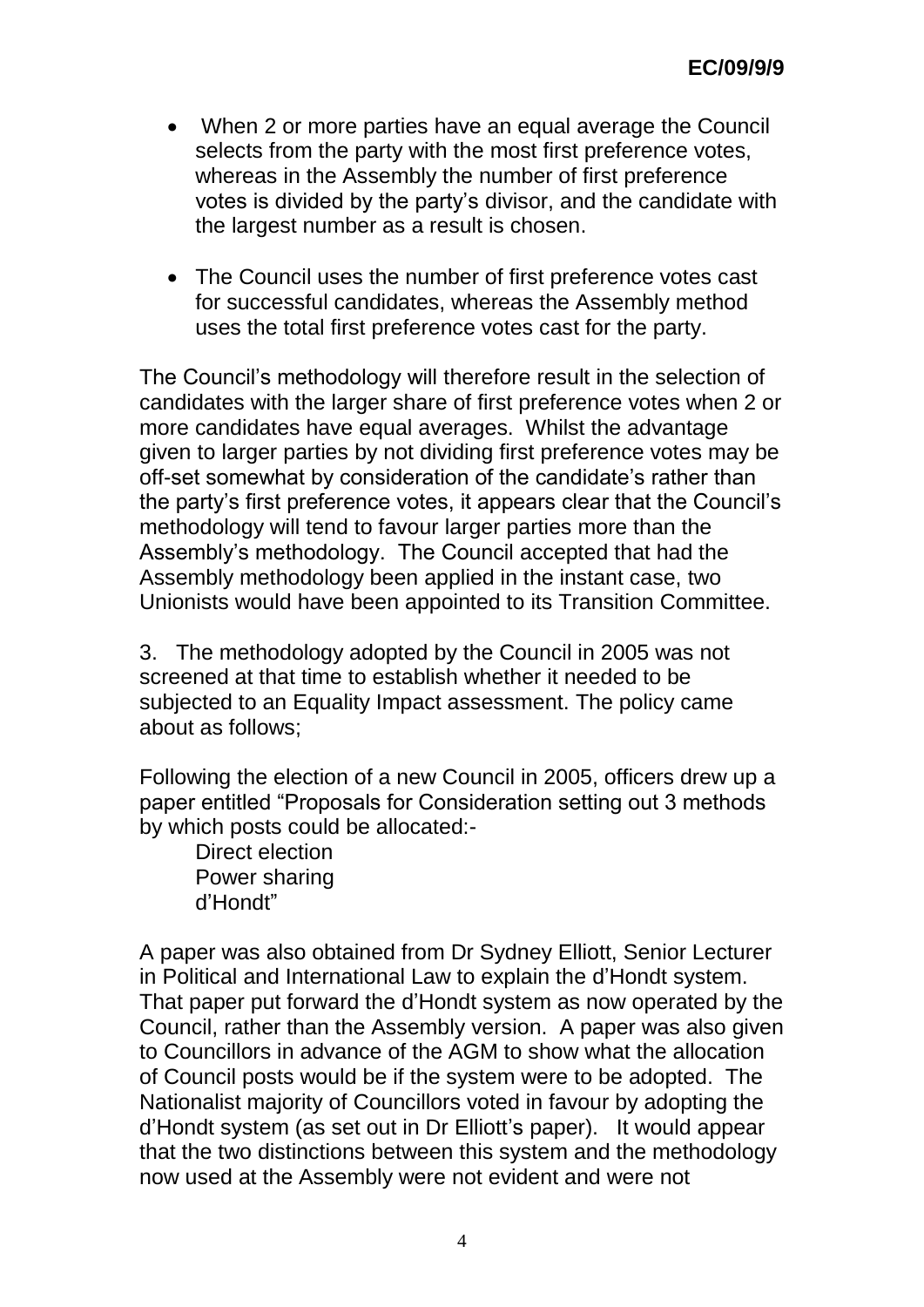discussed. Unionists Councillors favoured the retention of power sharing (which had been the practice up to that time) and initially withdrew and refused to take up positions.

4. As previously stated the Council accepts that the nuances between its application of the d'Hondt system from that used at the Assembly has reduced Unionist representation on this 5 person group. This impact would appear to have arisen from the small number of positions available on this occasion (5), whereas application of either methodology may result in the same outcome for filling the 24 Council posts that arise in the course of the Council's 4 year duration.

5. The Environment Minister has decided that all the original Transition Committees will be re-constituted as Statutory Transition Committees, with membership to be reviewed and if necessary reconstituted to ensure fair and proportionate representation on the basis of fresh guidance from the Department. It appears that these Committees will make the important decisions relating to the reform of local government.

6. As a result of this investigation it would appear that the Council has realised that the form of d'Hondt used by it differs from the method used at the Assembly, and that its method may be less equitable than the Assembly method when used to fill a small number of positions. The Commission considers that had the original policy introduced in 2005 been subject to screening, it is likely that this issue would have been detected at that time. At the Council's AGM on 1 June 2009 it was agreed that in future the Assembly methodology would be used. Importantly, therefore, it would appear that the Assembly version will be used to decide membership of the Statutory Transition Committee to replace the voluntary one later this year (subject of course to any direction by the Department of Environment).

## **SUMMARY**

It is clear that the complaint was incorrect in his belief that the Council deliberately changed its implementation of the d'Hondt system in December 2008 to influence membership of the Transition Committee. Therefore no requirement arose at that time to screen a new policy.